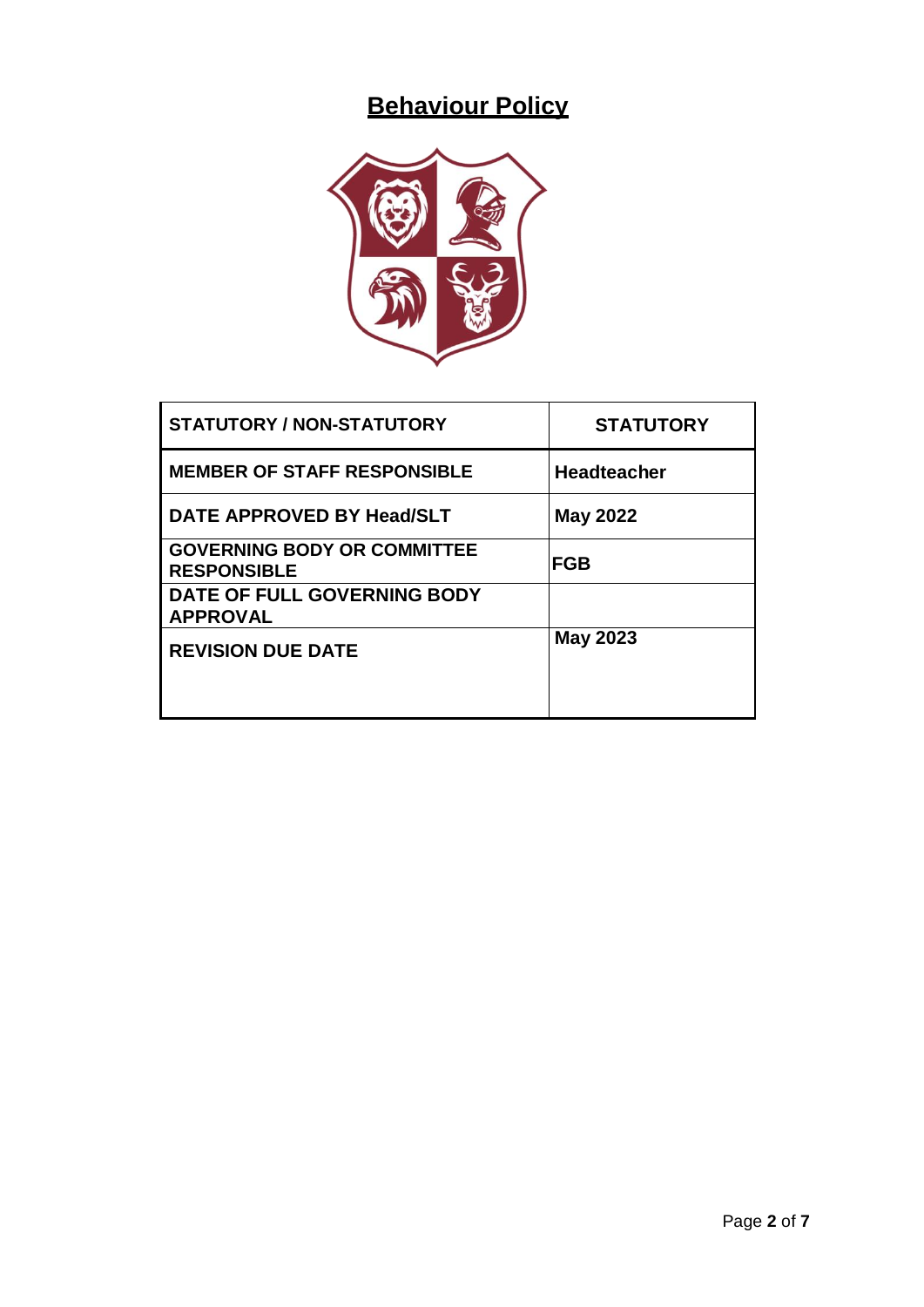## **Rationale and Circulation:**

- 1.1 Noadswood School is committed to creating an environment where exemplary behaviour is at the heart of productive learning. Everyone is expected to maintain the highest standards of personal conduct, to accept responsibility for their behaviour and encourage others to do the same. Our behaviour policy guides all colleagues to teach and model self-discipline and regulation rather than simply compliance. It echoes our core values with a heavy emphasis on ready, respectful and safe behaviour, a partnership approach to managing poor conduct and dynamic interventions that support staff and learners.
- 1.2 This policy is addressed to all colleagues, all pupils and parents/carers. It also applies to the wider school community. A copy of this policy can be found on the school website and in the information for prospective parents/carers. Parents and carers will be reminded of this on an annual basis. This policy will be reviewed every 2 years.

This policy can be made available in large print or other accessible format if required.

#### **2 Aim of the Policy:**

• To create a culture of exceptionally good behaviour: Fit for learning, fit for life in school and in the wider community.

• To ensure that all learners are treated fairly, shown respect and to promote good relationships.

• To help learners take control over their behaviour and be responsible for the consequences of it.

• To build a community which values kindness, care, good humour, good temper, obedience in the interests of mutual respect and empathy for others.

- To promote community cohesion through improved relationships.
- To ensure that excellent behaviour is a minimum expectation for all.
- 2.1 To this end, all colleagues will promote and model:
	- $\triangleright$  Self- discipline and self-regulation
	- $\triangleright$  An emphasis across the school on being: ready, respectful, safe in all we do
	- $\triangleright$  Kindness, mutual respect, regard for authority and positive relationships above all
	- $\triangleright$  Equality and fairness of treatment for all
	- ➢ Consistency of response to all behaviours including restorative follow up as well as sanctions for poor behaviours
	- $\triangleright$  Early intervention to support those who are struggling
	- $\triangleright$  A safe environment; free from disruption, violence, bullying and any form of harassment
	- $\triangleright$  Positive and resilient relationships with ALL parents and carers to develop a shared approach to resolving and restoring relationships, and an approach that gives up on no one.
	- $\triangleright$  A culture of praise, reward, giving our first attention to what we want to see and consistent encouragement so that all pupils can achieve.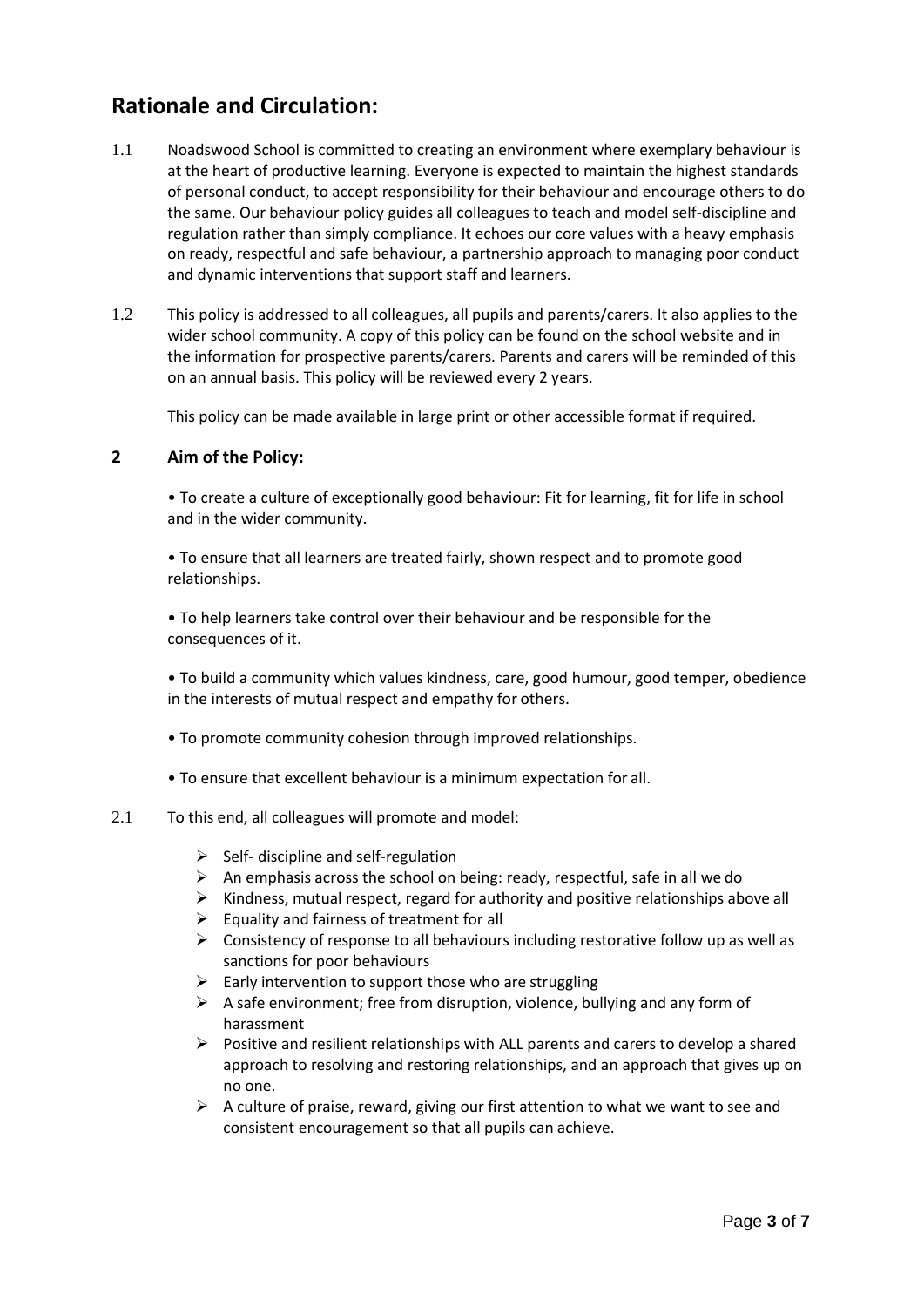2.2 This policy takes account of the school's public sector equality duty set out in section 149 of the Equality Act 2010, and therefore of all those pupils with protected characteristics.

### **3 Scope of the policy:**

<span id="page-2-0"></span>3.1 The Governors and the Headteacher intend that the school expectations, rewards and sanctions captured in this policy shall also, in appropriate circumstances, be capable of regulating the conduct of pupils when they are away from school premises and outside of the jurisdiction of the school, for example during evenings, weekends, online and during holidays. This will normally be where the conduct in question could have repercussions for the orderly running of the school, affects the welfare of a member or members of the school community or a member of the public, or which brings the school into disrepute. This follows the guidance from the DfE

#### **4 Conduct:**

- 4.1 The school expects that all learners and adults will:
	- 4.1.1 Take responsibility for their own behaviour and for their social and learning environment
	- 4.1.2 Be polite and helpful to all members of the school community and to visitors
	- 4.1.3 Not become involved in negative, uncooperative, aggressive or bullying behaviours
	- 4.1.4 Strive to seek positive resolution and restoration when things do go wrong, as well as adhering to sanctions/disciplinary policies.
	- 4.1.5 Maintain these standards during off site visits and while on the way to and from the school and at all other times associated with the school.
	- 4.1.6 Encourage the promotion of our culture of kindness, a growth mindset, praise and seeking the best, first, in all we say and all we do.

#### **5 Rewarding our ethos of kindness and excellent behaviours for learning:**

5.1 A school ethos of kindness, a growth mindset and encouragement is central to our expectations for excellent behaviour. Rewards are an integral means of upholding these expectations. They are motivating for all to realise that desirable behaviour, self awareness and responsibility to self and others is valued above all. Integral to our system of rewards through ePraise is an emphasis on praise, both informal and formal to individuals and groups. Alongside this is informing parents/carers regularly on their child's desired behaviour by phone call, postcard and email.

#### **6 Consistency in practice:**

- 6.1 All adults will strive for consistency in practice to reinforce our expectations for excellent behaviour explored and reiterated in our Professional Development programme, and captured in our: Teaching and Learning Policy and our Expectations of our School document.
- 6.2 This will include:
	- Consistent language around being ready, respectful and safe for learning and around giving our first attention to the good we expect to see.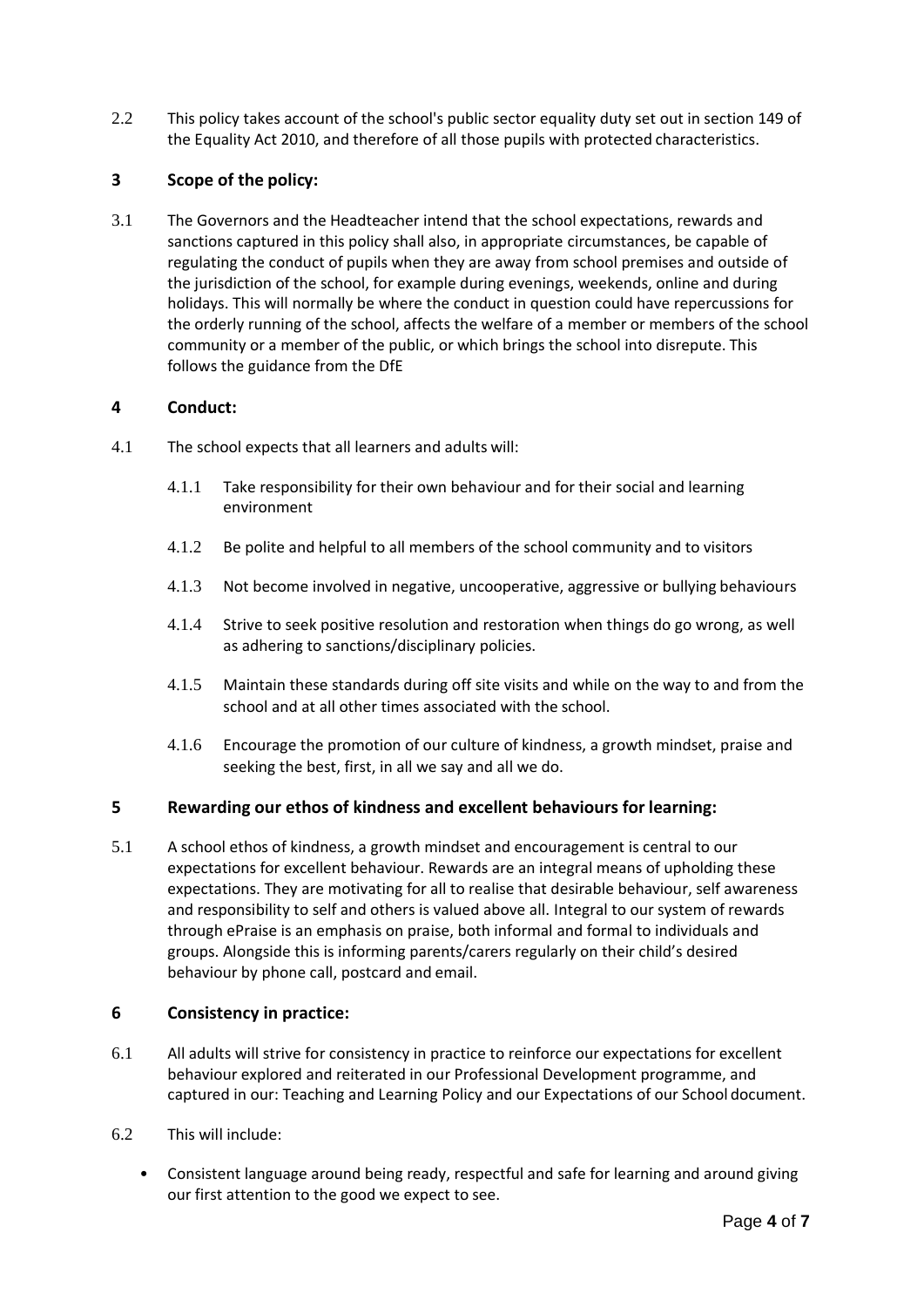- Consistent follow up: Adults won't pass problems 'up the line', until they have taken responsibility for behaviour interventions themselves, and made parental/carer contact first. Then they will seek support at departmental/Year Group or SLT level.
- Consistent positive reinforcement: Adults will have routine procedures for reinforcing, encouraging and celebrating excellent behaviour.
- Consistent consequences: Defined, agreed and applied at the classroom level as well as making use of our established structures for more serious behaviours.
- Consistent, simple rules/agreements/expectations referencing appropriate behaviour will be clear for all pupils.
- Consistent respect will be modelled from all adults: Even in the face of disrespectful learners.
- Consistent models of emotional control: Emotional restraint will be modelled by all adults as well as taught and expected.
- Consistently reinforced rituals and routines for excellent behaviour around the site: In classrooms, around the site, at reception.
- Consistent environment: The environment will increasingly reflect core values and show pupils demonstrating these.

#### **7 Consistency when met with poor behaviour:**

- 7.1 All adults and pupils understand that the use of sanctions must be reasonable and proportionate to the circumstances of the case and that account must be taken of individual pupil needs in determining the appropriate use of such sanctions, including the pupil's age, any special educational needs, welfare needs or disability, and any religious observances affecting the pupil. Accounts will be taken, in writing, either by the pupil and witnesses or scribed by adults, of significant issues of behaviour not in line with our expectations, bullying or other issues of concern, and consulted before decisions about sanctions are taken.
- 7.2 The school has the following range of disciplinary sanctions that may be implemented as appropriate:

A Five Step restorative approach to behavior which provides students and staff with opportunities to discuss any incidents of behavioural choices which do not reflect our expectations.

- 7.2.1 Withdrawal from normal timetabled classes into isolation within other lessons, or the internal withdrawal room, depending on the seriousness of the incident
- 7.2.2 Exclusion from school.
- 7.2.3 Use of report cards to monitor adherence to the school's expectations of ready, respectful and safe behaviour.
- 7.3 In all cases of misconduct, including those outside of the school, the Headteacher, the Deputy Headteacher or the Designated Safeguarding Leads will consider whether the police or the local authority Inclusion team should be consulted and notified. The police will always be informed where the pupil's behaviour is criminal or poses a serious threat to a member of the school or member of the public.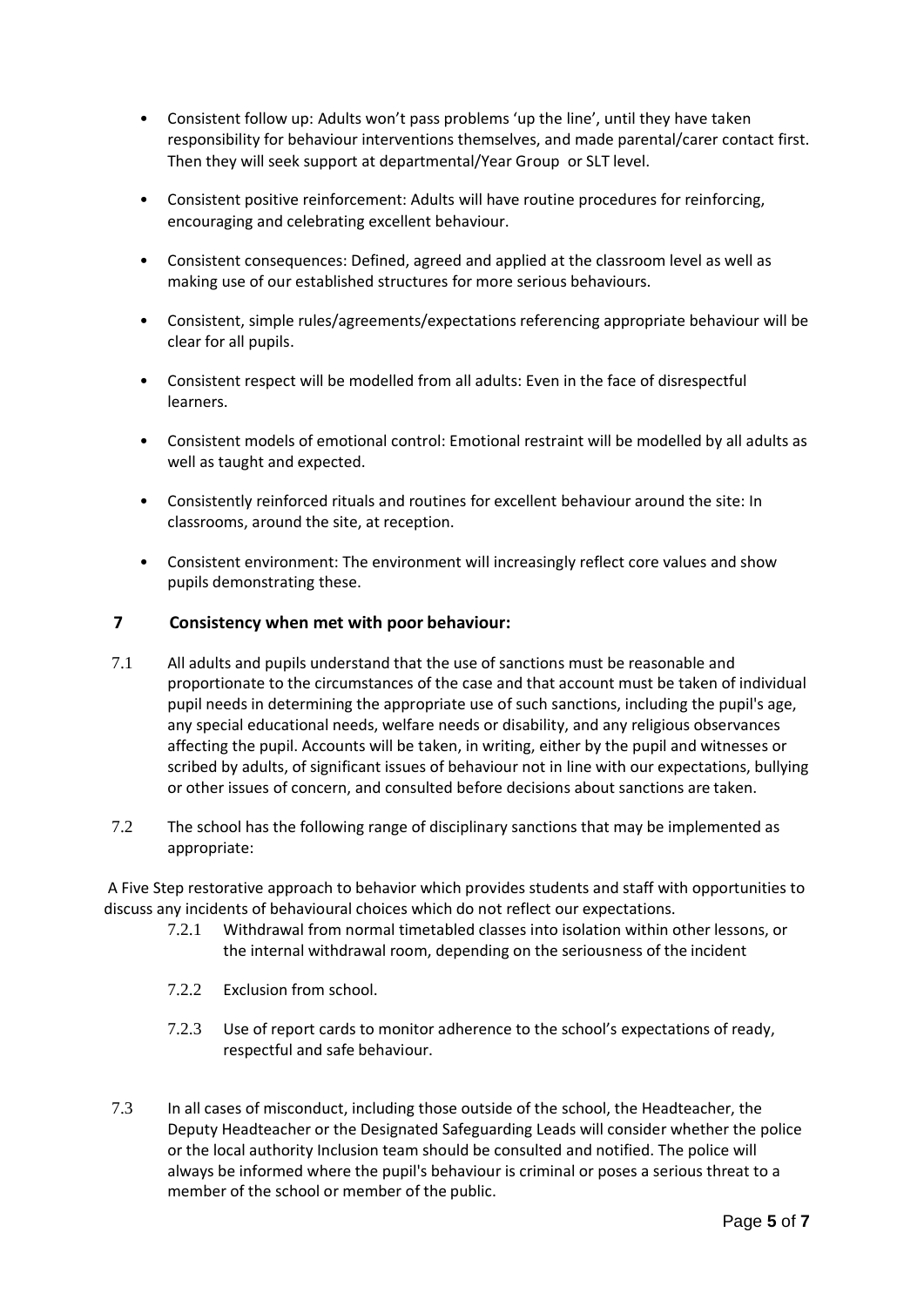7.4 Where behavioural issues suggest that a child is suffering or is likely to suffer harm, the school's child protection and safeguarding procedures will be followed.

#### **8 Suspensions :**

- 8.1 The school will follow county and government guidance (DfE April 2022 on Suspensions and will operate according to the principles of fairness and clarity of process.
- 8.2 Suspensions can take the form of:
	- 8.2.1 Fixed term suspensions;
	- 8.2.2 Permanent suspension;
- 8.3 The school's policy on suspensions s also applies to serious breaches of school discipline occurring outside of the school as set out in clause [3.1 a](#page-2-0)bove. Please see the school's separate suspension policy.
- 8.4 The following suspensions s will be reviewed by the governing body:
	- 8.4.1 All permanent suspensions;
	- 8.4.2 Fixed term suspensions that would result in a pupil being excluded for more than fifteen school days in any one term;
	- 8.4.3 Fixed term suspensions that would result in a pupil missing a public examination.

#### **9 Malicious allegations against peers or against staff:**

9.1 Should a pupil make an allegation against a peer or a member of staff that is shown to have been invented or malicious, the Headteacher will consider whether to take disciplinary action in accordance with this policy and will also follow the appropriate safeguarding policy.

#### **10 Use of reasonable force:**

- 10.1 Any use of force by staff will be reasonable, proportionate and lawful. Reasonable force will be used in accordance with the DfE guidance July 2013 and only when immediately necessary and for the minimum time necessary to prevent a pupil from doing or continuing to do any of the following:
	- committing a criminal offence
	- injuring themselves or others
	- causing damage to property, including their own
	- engaging in any behaviour prejudicial to good order and discipline at the school or among any of its pupils, whether that behaviour occurs in a classroom or elsewhere.
- 10.2 Where restraint is used by staff, this is recorded in writing and the pupil's parents/carers will be informed about serious incidents involving the use of force. Force is never used as a form of punishment. See also the school's separate policy on the use of physical restraint.

#### **11 Searching pupils:**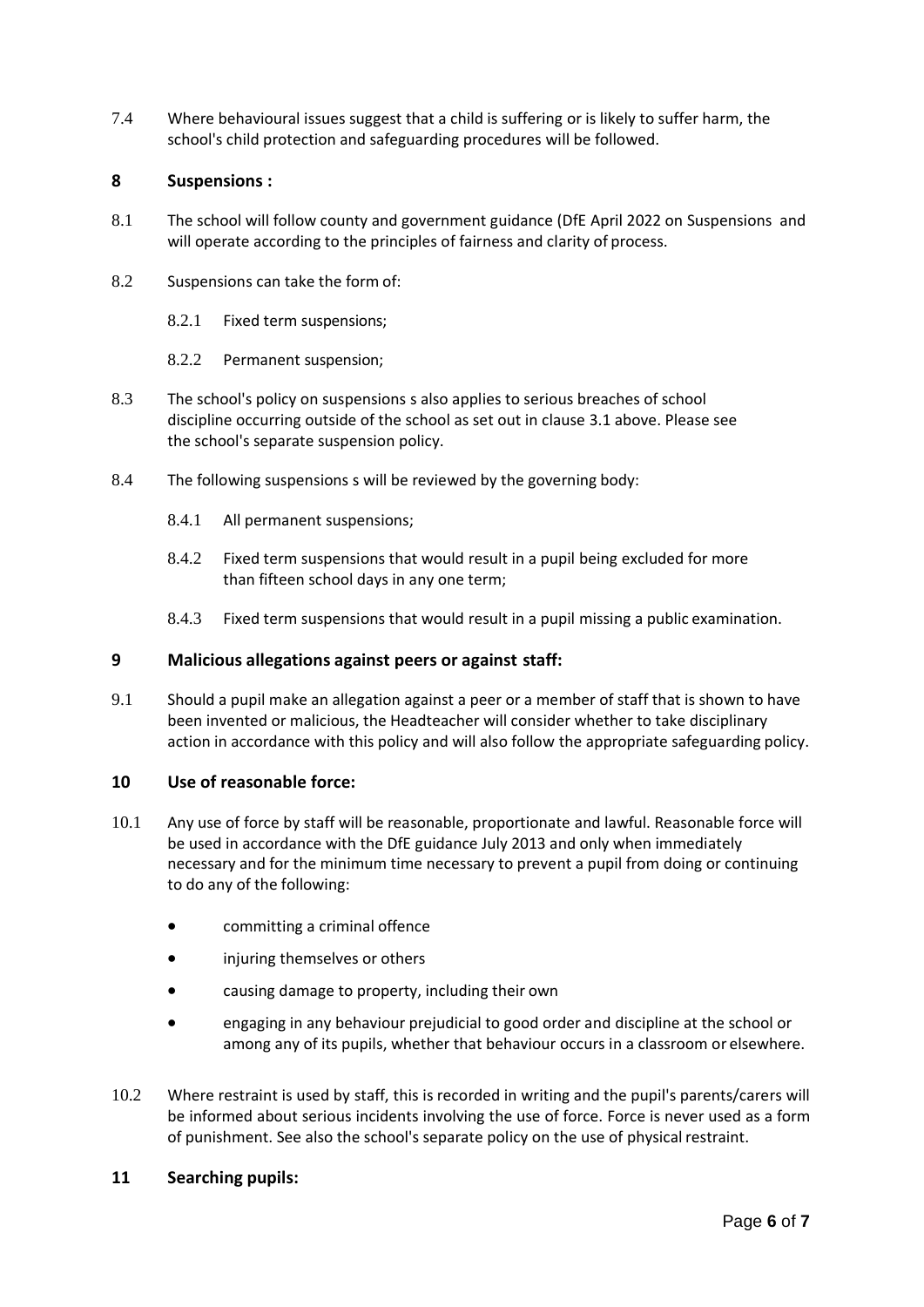- 11.1 **Informed consent:** The school staff may search a pupil with their consent for any item which is unauthorised within school, or which could cause harm to any member of the school, the pupil themselves or member of the public. If a member of staff suspects that a pupil has a banned item in his / her possession, they can ask the pupil to turn out his or her pockets or bag, in the presence of a middle or senior leader at the school.
- 11.2 Parents and carers will be informed, and the school's 'Substance Misuse' Policy may also be followed.
- 11.3 **Searches without consent**: In relation to prohibited items, as defined below, the Head, and middle or senior leaders authorised by the Head, may search a pupil or a pupil's possessions, without their consent, where they have reasonable grounds for suspecting that a pupil has a prohibited item in their possession.
- 11.4 Parents and carers will be informed, and the school's 'Substance Misuse' Policy may also be followed.
- 11.5 **Prohibited items**: knives or weapons, alcohol, illegal drugs and stolen items and any other items as defined as such.
- 11.6 If a colleague believes a pupil is in possession of a prohibited item, it may be appropriate for a member of staff, in the presence of a middle or senior leader, to carry out:
	- 11.6.1 a search of outer clothing; and / or
	- 11.6.2 a search of school property, e.g. pupils' lockers or desks; and / or
	- 11.6.3 a search of personal property (e.g. bag or pencil case within a locker).
- 11.7 Any search of a pupil or their possessions will be carried out away from audience of other pupils and in the presence of the pupil and two members of staff. The searcher or the second member of staff present will be the same gender as the pupil.
- 11.8 Where the Head, or colleague authorised by the Head, find anything which they have reasonable grounds for suspecting is a prohibited item, they may seize, retain and dispose of that item as appropriate in accordance with the DfE guidance, January 2018.

#### **12 Parents/Carers and School Partnerships:**

Parents and Carers are encouraged and supported to take responsibility for the behaviour of the child both inside and outside the school. The school will encourage parents/carers to work in partnership with the school and assist it in maintaining excellent standards of desired behaviour and will be actively encouraged to raise with the school any issues arising from the operation of the policy. Partnership for excellent behaviour, and resilience in partnership are key to the success of the policy.

#### **13 Linked Documents:**

Child Protection and Safeguarding Policies

Suspension policy

Keeping Children Safe in Education: for Schools and Colleges – DfE September 2018

Anti-bullying Policy